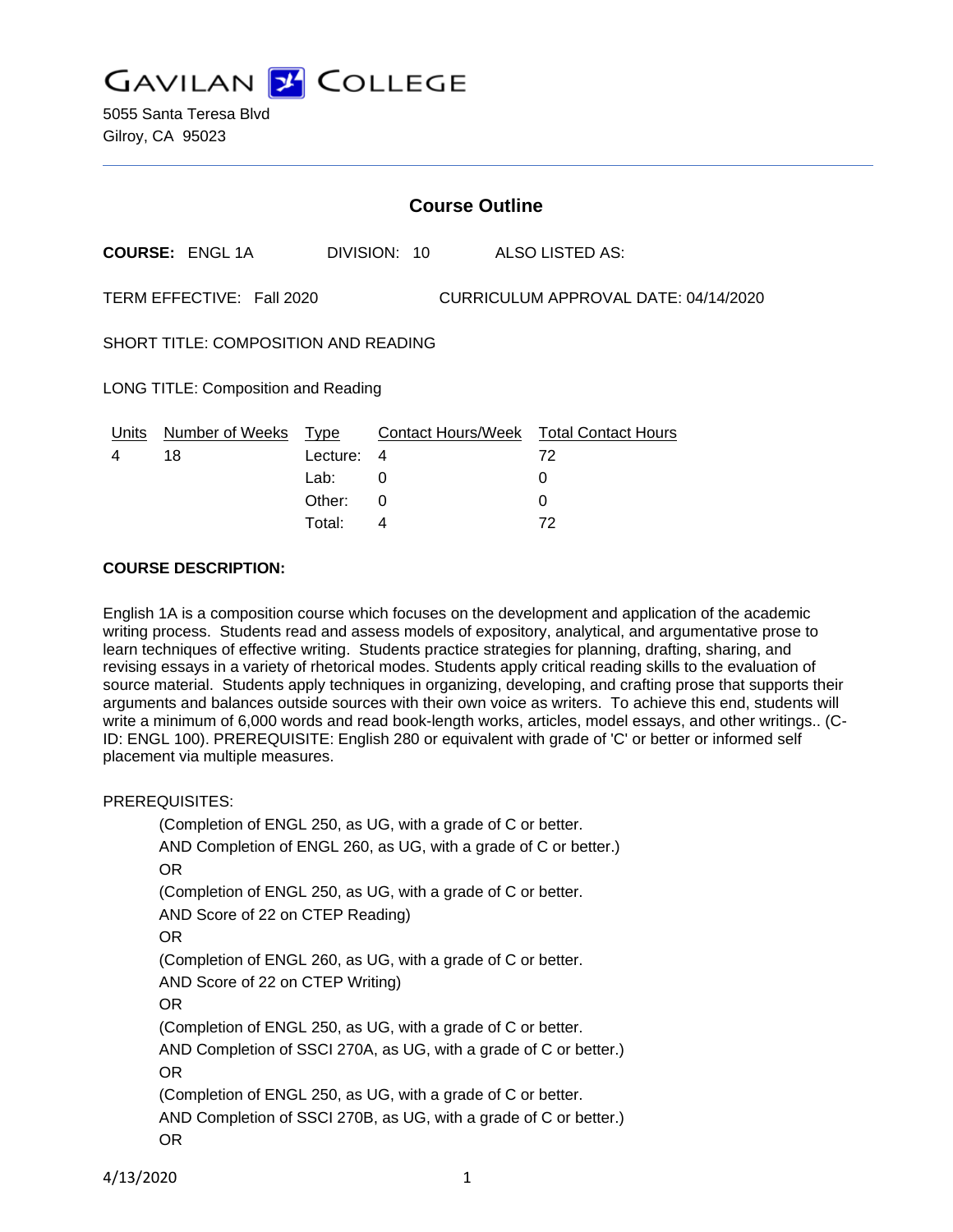(Completion of SSCI 270A, as UG, with a grade of C or better. AND Score of 22 on CTEP Writing) OR (Completion of SSCI 270B, as UG, with a grade of C or better. AND Score of 22 on CTEP Writing) OR (Score of 22 on CTEP Reading AND Score of 22 on CTEP Writing) OR (Completion of ENGL 250P, as UG, with a grade of C or better. AND Completion of ENGL 260P, as UG, with a grade of C or better.) OR (Completion of ENGL 250P, as UG, with a grade of C or better. AND Completion of ENGL 260, as UG, with a grade of C or better.) OR (Completion of ENGL 250, as UG, with a grade of C or better. AND Completion of ENGL 260P, as UG, with a grade of C or better.) OR (Score of 3350 on Accuplacer English Reading AND Completion of ENGL 250, as UG, with a grade of C or better.) OR (Score of 1450 on Accuplacer English Writing AND Completion of ENGL 260, as UG, with a grade of C or better.) OR (Score of 1450 on Accuplacer English Writing AND Completion of SSCI 270A, as UG, with a grade of C or better.) OR (Score of 1450 on Accuplacer English Writing AND Completion of SSCI 270B, as UG, with a grade of C or better.) OR (Score of 1450 on Accuplacer English Writing AND Score of 3350 on Accuplacer English Reading) OR Score of 1500 on MM CCCApply English OR Score of 1500 on MM Placement Tool English OR Completion of ENGL 280, as UG, with a grade of C or better. OR Completion of ENGL 289, as UG, with a grade of C or better.

# COREQUISITES:

CREDIT STATUS: D - Credit - Degree Applicable

# GRADING MODES

L - Standard Letter Grade

4/13/2020 2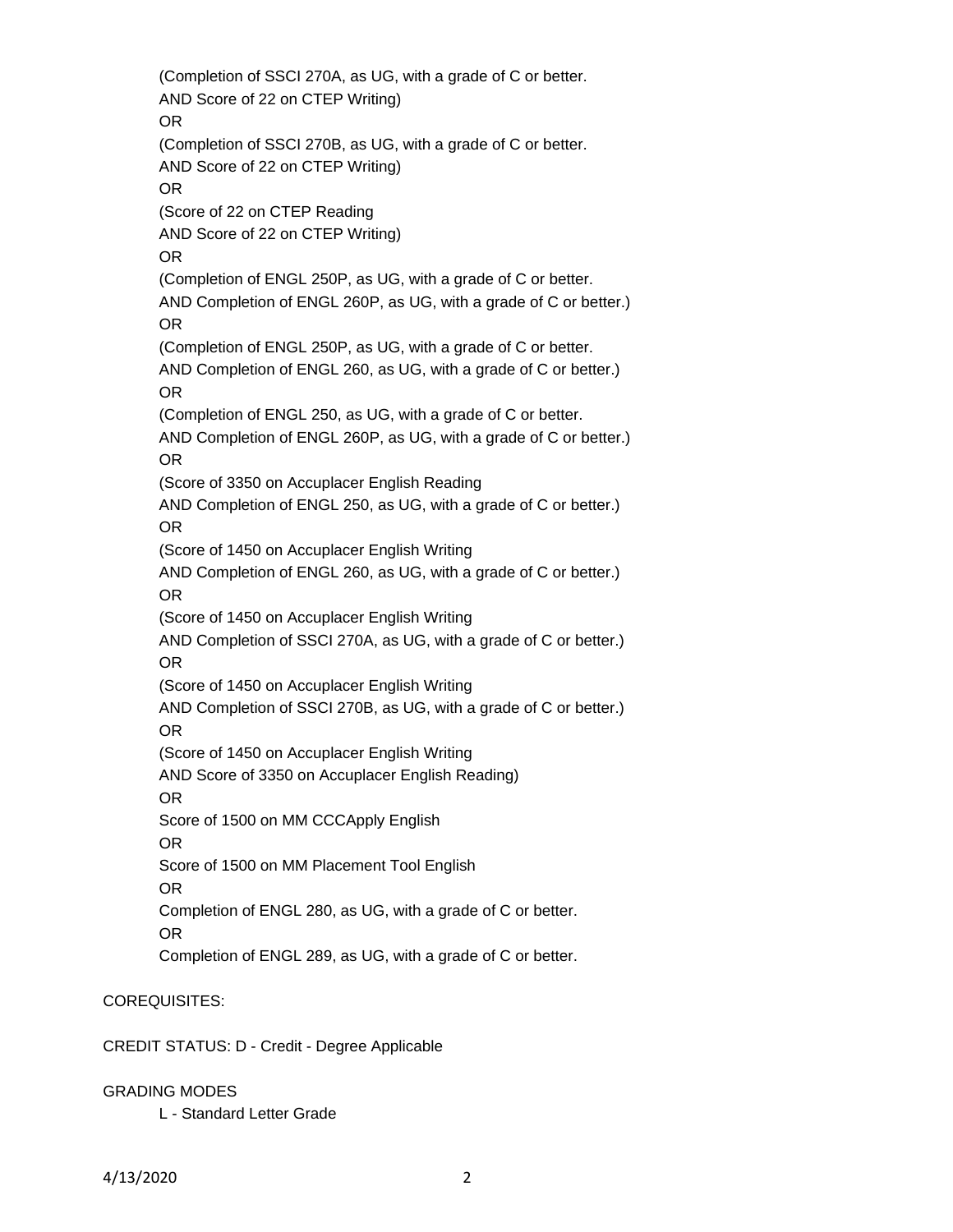SCHEDULE TYPES:

- 02 Lecture and/or discussion
- 05 Hybrid
- 72 Dist. Ed Internet Delayed

# **STUDENT LEARNING OUTCOMES:**

By the end of this course, a student should:

1. Apply analytical reading strategies such as summarizing, annotating, interpreting, paraphrasing, synthesizing, and responding to texts, including identifying and evaluating the author's thesis, methods of support, audience, tone, and recognizing bias.

2. Utilize readings from texts, recognize effective rhetorical appeals and strategies for specific audiences and purposes; integrate key passages, quotes, and summary from readings as support for a variety of writing tasks, such as expository writing, sustained analytical essays, timed essays, and/or research writing.

3. Compose a variety of thesis-driven expository and analytical essays that use the readings as models; show an awareness of and write according to rhetorical features, such as purpose, audience, unity, coherence, emphasis, and rhetorical appeals; and apply the conventions of standard English as stylistically appropriate, demonstrating college-level use of the language, as well as clarity and grammatical proficiency in writing.

4. Recognize and practice steps in the writing process (prewriting, organizing, developing, composing, revising, editing, and peer reviewing).

5. Practice and apply research techniques such as locating, evaluating and summarizing sources in order to develop a hypothesis and construct an argument.

# **CONTENT, STUDENT PERFORMANCE OBJECTIVES, OUT-OF-CLASS ASSIGNMENTS**

Curriculum Approval Date: 04/14/2020

# 3 HOURS

CONTENT: Introduction to the course and its goals, particularly the importance of strong writing skills?including formatting and assignment guidelines and ethics for college-level writing and classroom etiquette.

STUDENT PERFORMANCE OBJECTIVES: To become familiar with the requirements and expectations of the course.

#### 9 HOURS

CONTENT: Learn and practice summarizing and paraphrasing college-level essays, including deciphering main ideas and supporting points; apply inference; synthesize content and ideas from various readings; recognize and analyze bias; individually, with partners, and/or in small groups, examine college-level essays and research articles, discussing and identifying main ideas and supporting points and composing paraphrases and summaries of reading texts using own words; construct, propose, and evaluate validity of inferences based on texts in writing and during small group and whole class discussions; utilize graphic organizers and other strategies to synthesize content and ideas from multiple readings.

STUDENT PERFORMANCE OBJECTIVES: Decipher, explain, and paraphrase main ideas and supporting points; practice utilizing tools for reading comprehension; create an effective summary; respond effectively in writing to college-level reading texts; construct inferences from reading texts; formulate synthesis of multiple reading texts; decipher bias; gain communication and interaction skills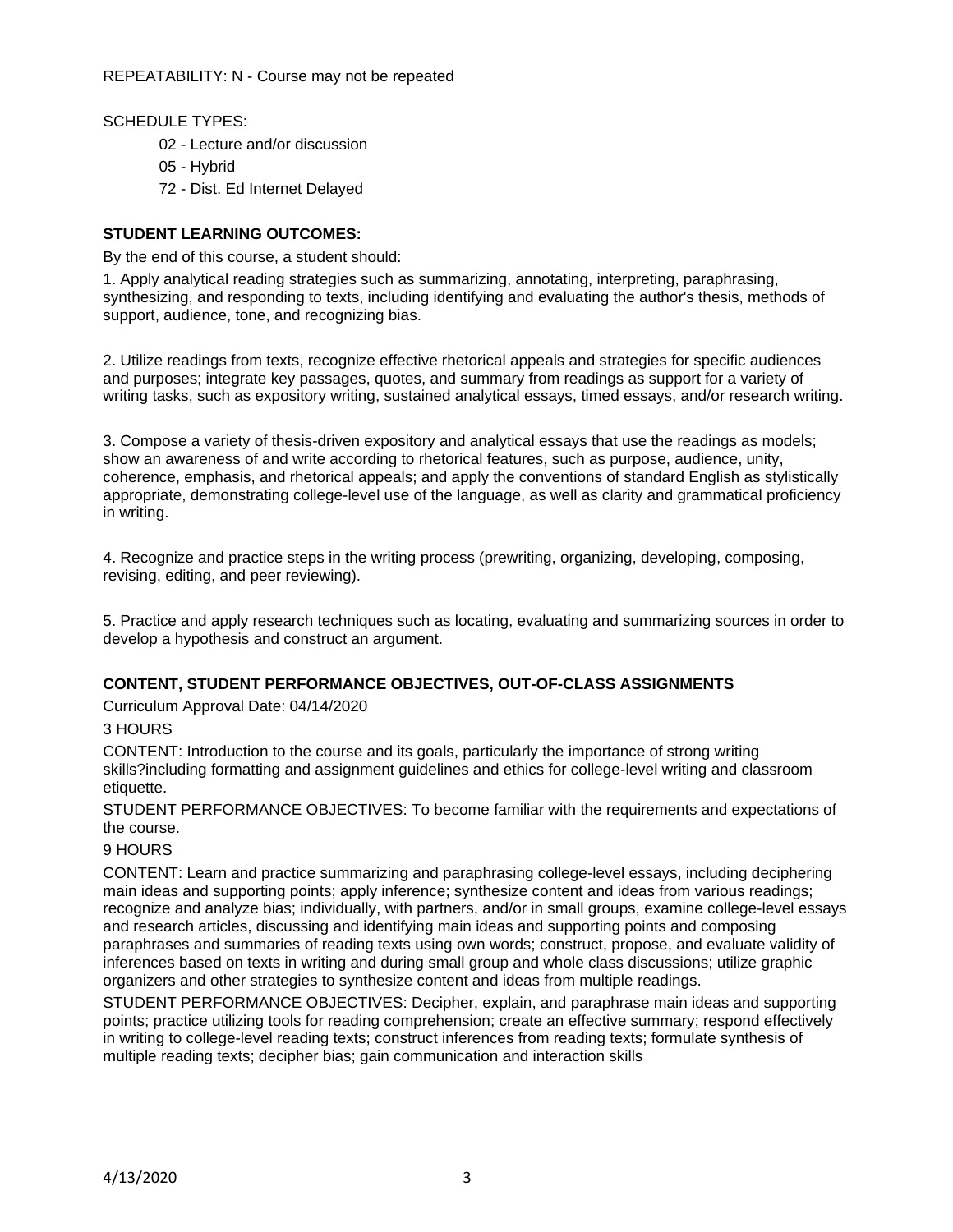# 9 HOURS

CONTENT: Introduction to and practice of effective reading and response to reading strategies with a college-level, book-length work; learn and employ note taking strategies, such as annotation, graphic organizers, seminar worksheets, and/or golden lines; recognize and practice reading for a purpose; read at least one full-length text and discuss in small and large groups, working to build a community of readers by sharing metacognitive conversations and personal reading strategies; practice critical reading and thinking skills including synthesis and analysis; utilize research skills to enhance reading comprehension; analyze for rhetorical or literary devices appropriate to text, such as tone, mood, bias, figurative language, and/or symbolism; analyze the reading as a piece of writing, recognizing the various rhetorical strategies employed by the writer and practice using said strategies in own writing.

STUDENT PERFORMANCE OBJECTIVES: Learn and practice utilizing tools for reading comprehension of a book-length text; employ effective use of annotation skills; respond effectively in writing to college-level reading texts; create a reading community; recognize purpose when reading college-level texts; conduct outside research to enhance contextual comprehension; practice rhetorical reading strategies and examine the text in order to better understand the connection between reading and writing at the college level; read with the intent to write, such as pulling passages in order to defend a thesis.

### 8 HOURS

CONTENT: Introduction to rhetorical appeals and strategies for specific audiences and purposes; identify and evaluate the rhetorical choices writers make to produce a text; concisely and accurately explain and critique information and ideas from readings; use information obtained from readings as context and support for individual writing purposes; understand and evaluate various patterns of development aimed at specific audiences and for specific purposes, such as narration, description, exemplification, compare and contrast, process analysis, cause and effect, definition, classification and division; devise strategies for effective appeals to specific audiences and for specific purposes.

STUDENT PERFORMANCE OBJECTIVES: Differentiate between and analyze the effectiveness of different patterns of development for specific audiences and purposes. Practice responding to and evaluating rhetorical choices that writers make. Demonstrate critical thinking when responding to and critiquing the information from assigned readings with the ability to use deduced information as support and/or context for individual writing purposes.

#### 8 HOURS

CONTENT: Introduction to the parts of the essay and essay development, such as strong/weak thesis statements, introductions, body paragraphs, and conclusions; utilizing a writing approach that approach that takes into account rhetorical features, such as purpose, audience, unity, coherence, emphasis, and rhetorical appeals; use assigned readings as models for individual writing strategies; provide appropriate context for a strong thesis statement that is supported with sufficient evidence and/or explanation that leads smoothly toward a concluding final point or synthesis of ideas; introduction to college-level use of English; demonstrate clarity, style, and grammatical proficiency in writing; cite in MLA format.

STUDENT PERFORMANCE OBJECTIVES: Apply this knowledge of essay structure when writing essays, specifically utilizing rhetorical features as appropriate as well as demonstrating college-level use of the English language in addition to clarity and grammatical proficiency. Practice MLA format for citation.

# 10 HOURS

CONTENT: Introduction to and repeated practice in the writing process, with the goal of finding the method(s) that best suit individual needs and/or writing situations; introduction to reading essay prompts and understanding assignment/prompt requirements; demonstrate an understanding of brainstorming and prewriting methodologies, such as discussion, directed writing and/or freewriting, using active evaluation to build upon or assert a relationship between generated ideas while moving in the direction of a tentative thesis statement; exploration of various organizational strategies, such as mapping and outlining, showing an awareness of effective ordering of ideas that lead from introduction to conclusion; utilizing tools for development by incorporating relevant details, examples, quotes, and/or evaluation to best support the thesis statement; utilize these tools to then compose a draft that addresses the prompt and/or assignment requirements; learn the necessity for and benefits of the revision process, including an understanding of the distinction between content revision and sentence-level editing; engage in peer review workshops, providing and receiving feedback from peers.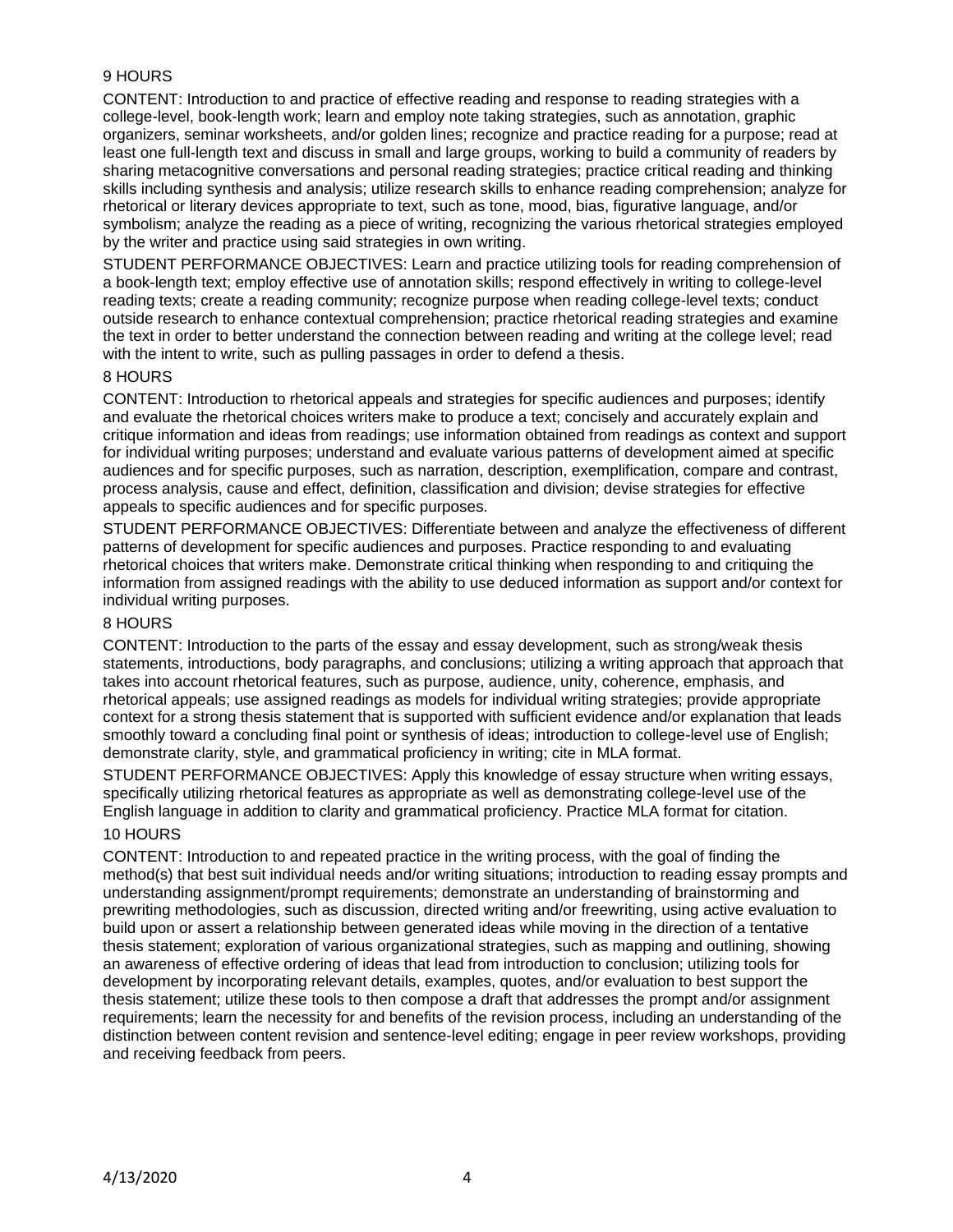STUDENT PERFORMANCE OBJECTIVES: Apply this overall understanding of the writing process to a variety of writing tasks with the ability to reevaluate the needed tools to successfully complete writing assignments in and beyond English 1A. Gain awareness of the the parts of an essay and how the parts work together to create meaning. Understand the need for and get repeated practice in revision and editing techniques.

# 10 HOURS

CONTENT: Introduce the elements of argument and the appeals to readers; examine argumentative/persuasive readings, debates, speeches, etc. and identify and evaluate argumentative/persuasive technique; articulate an argument that takes a stand on an issue and/or argues with another?s position; compose a written argument that provides appropriate context for an argumentative thesis statement that is supported with sufficient and relevant evidence and/or explanation that leads smoothly toward a concluding final point or synthesis of ideas while cognitively utilizing the elements of argument and demonstrating a college-level use of English, clarity, style, and grammatical proficiency in writing; cite in MLA format.

STUDENT PERFORMANCE OBJECTIVES: Understand effective appeals within argumentative writing, and apply this knowledge selectively and successfully to essay writing while demonstrating college-level use of the English language in addition to clarity and grammatical proficiency. Practice in MLA format for citation. 15 HOURS

CONTENT: Introduction to information literacy and basic research techniques, evaluate source credibility and benefit, and summarize them accurately; construct an original argument (revising

tentative thesis) that incorporates those sources into a research essay/project and cites sources correctly in MLA format; apply organizational strategies to create a presentation, slideshow, video, and/or infographic to synthesize and share research findings.

STUDENT PERFORMANCE OBJECTIVES: Apply steps in the research process and build a strong information literacy foundation. Choose and incorporate sources into an essay and project. Practice in MLA format for citation.

# **METHODS OF INSTRUCTION:**

1. Lecture, class discussion, group activities. 2. Directed in-class writing assignments that emphasize the writing process--brainstorming, prewriting, outlining, revision, editing, and/or peer review workshops. 3. Inclass essays and out-of-class essays, at least one of which contains research. 4. Reading quizzes, and/or reader-response journals. 5. Reading and discussion of essays, articles, and/or speeches, a book-length work. Other college-level readings may include short stories and/or poetry. 6. Student presentations of a research project. 7. Final Portfolio.

# **OUT OF CLASS ASSIGNMENTS:**

Required Outside Hours: 144

Assignment Description: ASSIGNMENTS: Read and annotate various college-level texts, reader-response journals, reading and writing quizzes, out-of-class essays, in-class essays, gathering, summarizing, and evaluating research, visual organization and synthesis of research findings, presentation of research, research projects, small group activities, peer review workshops, and/or seminars

Required Outside Hours:

Assignment Description: See content section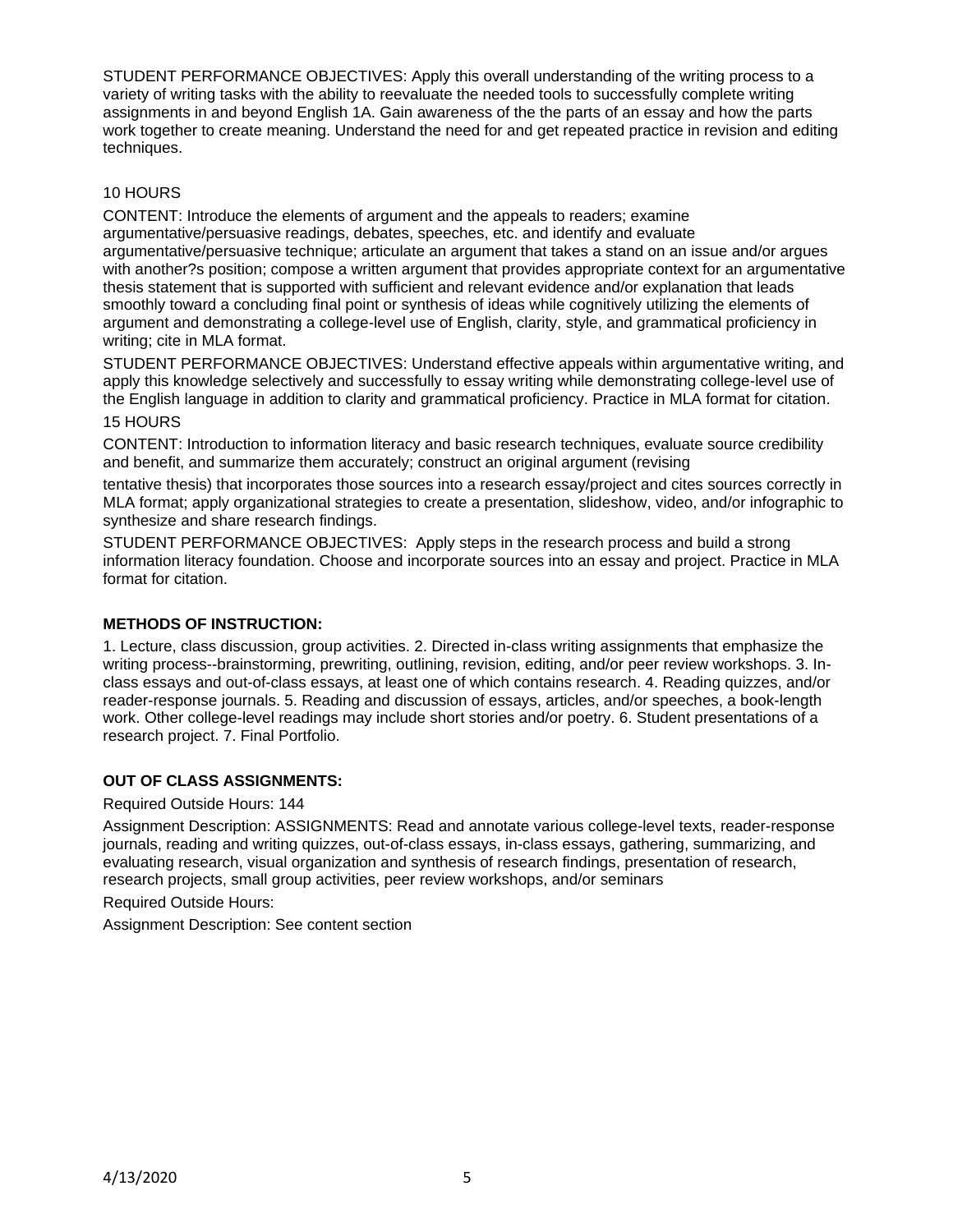# **METHODS OF EVALUATION:**

Percent of total grade: 75.00 %

Percent range of total grade: 70% to 80% 1. 20 pages of out-of-class essays, at least one of which includes research, and two in-class essays. 2. 15 pages of low-stakes writing assignments, such as additional inclass essays, reader response journals, directed in-class writing, and/or creative writing.

Other methods of evaluation

Percent of total grade: 25.00 %

Percent range of total grade: 20% to 30% 1. Class participation, discussion, and/or seminar in-class essay exam(s) 2. Readings (combined with reader-response journals, reading quizzes, class discussion, seminar, and/or group activities)

#### **REPRESENTATIVE TEXTBOOKS:**

Lunsford & Ruszkiewicz. Everything's an Argument. New York: St. Martin's,2018. ISBN: ISBN: 978-0393631678 Reading Level of Text, Grade: Reading level of text, Grade: 13 Verified by: Verified by:Christina Salvin

#### **Recommended Other Texts and Materials**

They Say, I Say: The Moves That Matter in Academic Writing. Gerald Graff and Cathy Birkenstein. Norton, 2014. List Price: \$25.30 on Amazon